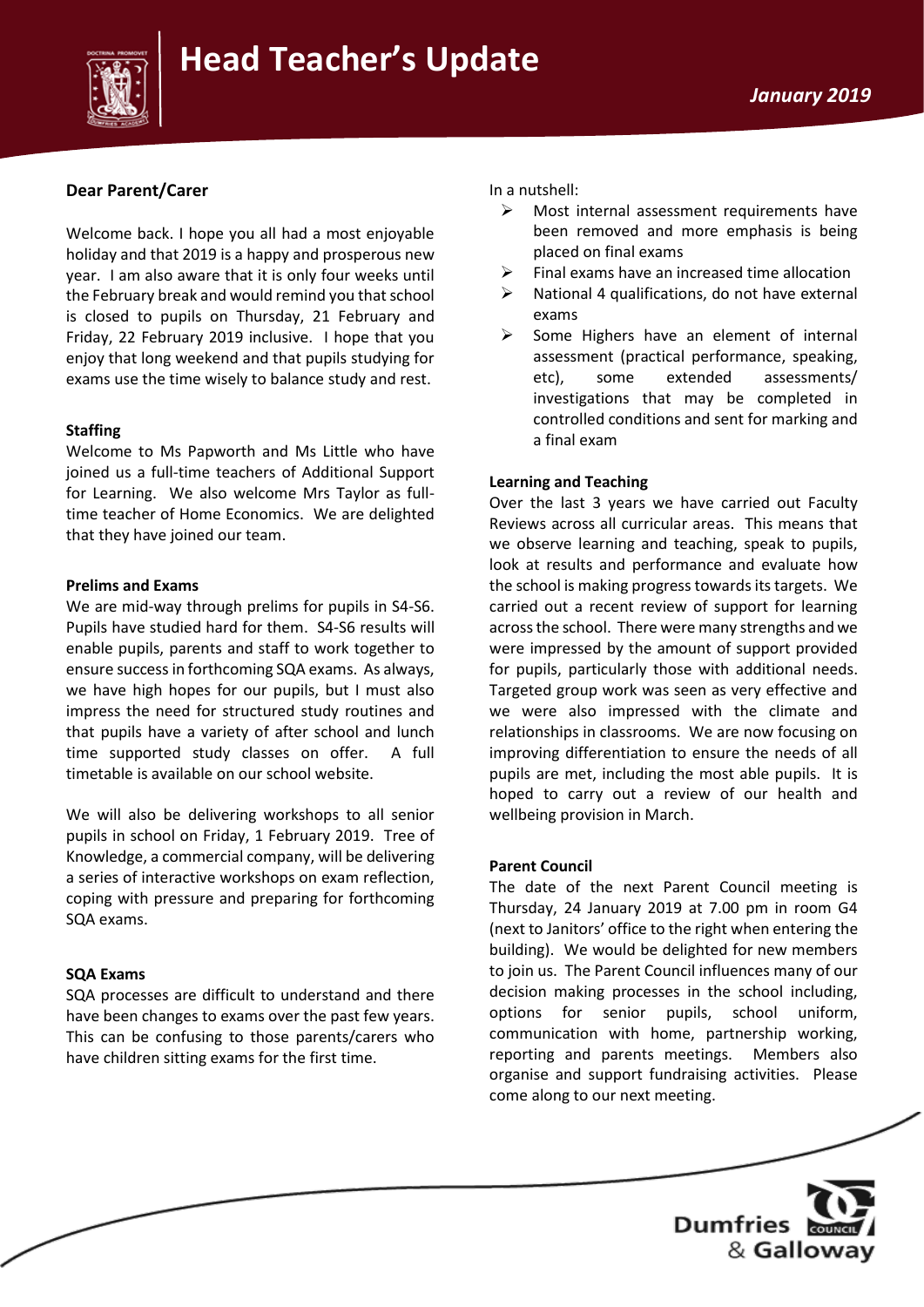### **Weather Conditions**

It is that time of year when we may experience poor weather, including snow. Where possible, we aim to keep the school open to staff and pupils. However, the health and safety of our school community is paramount. The weather is unpredictable and it is not always possible to forecast whether we need to close the school in advance of severe weather. Should such a decision need to be taken, it will be a localised decision based on the health and safety of pupils and staff travelling to and accessing the building, maintaining a safe staff to pupil ratio and ensuring that the school is a safe, warm and conducive environment for learning. Should we need to close the school prior to the start of the school day, we would urge parents/carers to take the following steps:

- $\triangleright$  Ensure that the school has your most up-todate contact details
- $\triangleright$  Check the emergency school closure list on the council website at [www.dumgal.gov.uk](http://www.dumgal.gov.uk/)
- ➢ Check the school website at [www.dumfriesacademy.org](http://www.dumfriesacademy.org/)
- ➢ Look out for SMS message on your mobile advising of any school closure
- ➢ Listen for school closure updates on WestSound Radio
- ➢ Telephone the school on 01387 274350 for advice

These steps are listed in order. Please be advised that it can take a while to send SMS messages to all parents/carers if senior staff are unable to get into school or access the service remotely. Please also be aware that phone lines may be engaged if all parents/carers telephone the school before checking online.

Should we require to close the school during the school day, parents/carers will be contacted via SMS in the first instance, then by the other methods above. Information/advice on ensuring your child's safe journey home will be given.

### **Communication**

This year, we hope to reduce the amount of paper that we send home and we are hoping to move to increased digital communication with home. We realise that a quick and effective way to communicate with parents/carers is via social media platforms. We currently use Facebook, Twitter and our school website. We still intend to send out our termly Focus Newsletter and a monthly update from me; however, we would also like to link these documents to one of our media platforms.

I have included our communication charter in this update and would remind you of our channels of communication and our aims.

I have also included our current School Improvement Plan so that you can see the priorities that we are working on this session.

As always, should you have any questions about any aspect of your child's education, please do not hesitate to contact the school.

Yours sincerely

J Dillon

Mrs J Dillon Rector

### **Parent Council Fundraising Lottery Winners November 2018**

First Prize DAPC 00119 Sheri Murray Second Prize DAPC 00003 Elaine Tipping Third Prize DAPC 00005 Rosemary Scott

### **December 2018 –**

| <b>First Prize</b> | DAPC 00094 Tammy McColm    |
|--------------------|----------------------------|
| Second Prize       | DAPC 00102 Eileen Adamson  |
| <b>Third Prize</b> | DAPC 00081 Gillian Brydson |

### **Forthcoming Event**

| 26/01/2019                 | Ski Trip                               |  |
|----------------------------|----------------------------------------|--|
| 02/02/2019                 |                                        |  |
| 31/01/2019                 | <b>UKMT Individual Maths Challenge</b> |  |
| 01/02/2019                 | Inter-house Competition                |  |
| 06/02/2019                 | Cross Country event                    |  |
| $07/02/2019 -$             |                                        |  |
| 08/02/2019                 | P6 Maths Challenge                     |  |
| 14/02/2019                 | P6 Maths Challenge                     |  |
| 20/02/2019                 | S3 Dumfries Retail Project             |  |
| 21/02/2019-                | Pupil Holiday                          |  |
| 22/02/2019                 | (Teacher Training - Inset days)        |  |
| 27/02/2019                 | S3 Parents' Meetings                   |  |
| 01/03/2019                 | Inter-house Competition                |  |
| 05/03/2019                 | <b>Parent Council meeting</b>          |  |
| 14/03/2019                 | S1 Hub Parents' Afternoon              |  |
| 20/03/2019                 | <b>Netball League Final</b>            |  |
| 29/03/2019                 | Inter-house Competition                |  |
| 05/04/2019                 | Non-Uniform Day                        |  |
| 08/04/2019                 | Teacher Training (Inset day)           |  |
| 08/04/2019 -<br>22/04/2019 | <b>Spring Holiday</b>                  |  |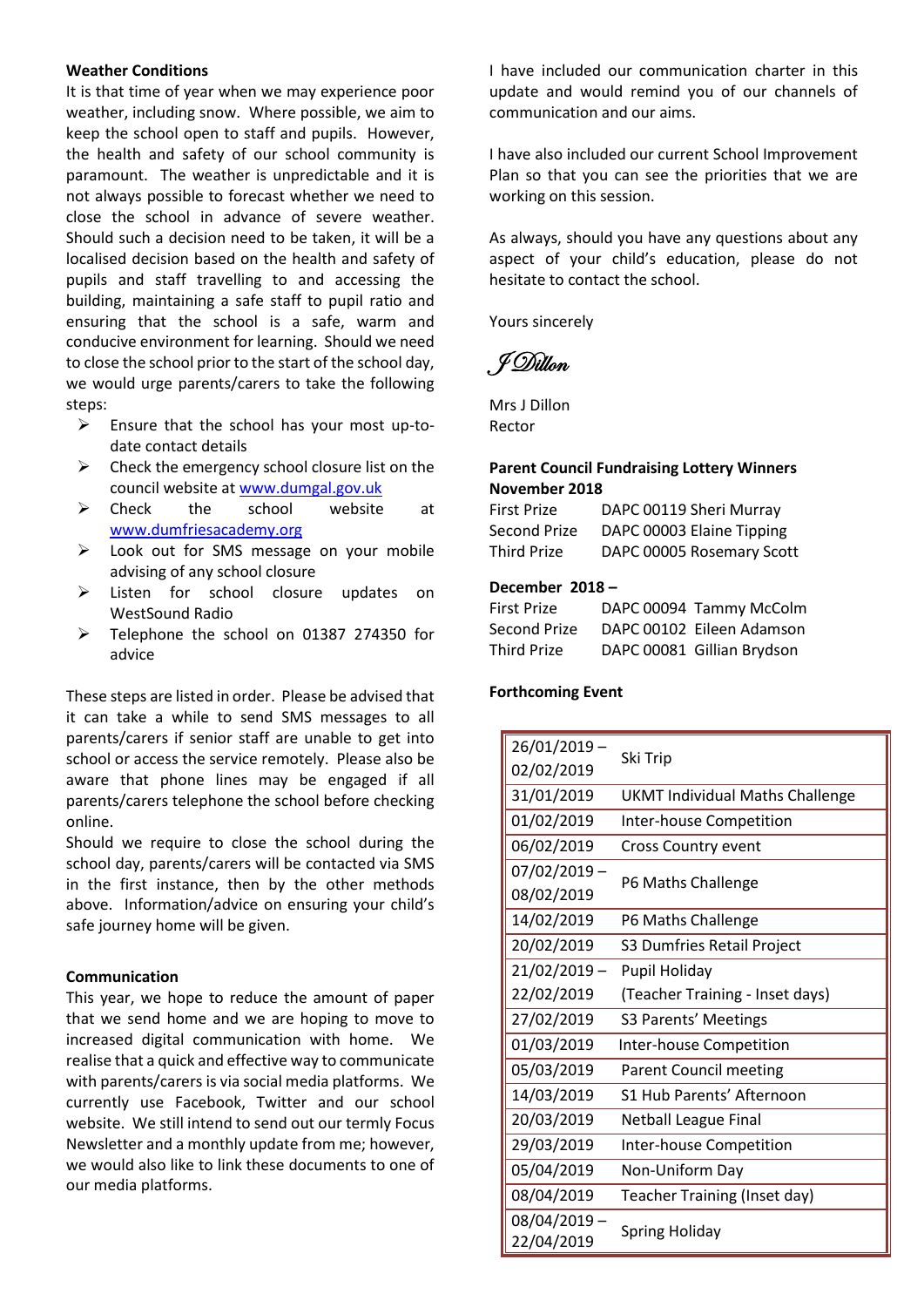

**Respect** 

### **Dumfries Academy Communication Charter**



**Resilience** 

At Dumfries Academy, our values should underpin the way we communicate with each other to ensure that we achieve the best outcomes for pupils. To this end we believe in the following set of principles for pupils, parents, staff and partners when communicating:

**Fairness** 

**Compassion** 

We will speak to each other in a respectful manner using appropriate and plain language

**Ambition** 

We will promote ambition in our staff and young people to ensure high standards of written and oral literacy when communicating about progress in learning

We will use social media and mobile devices appropriately to promote the good work of the school and provide clear information for all members of our community

We will not tolerate swearing, shouting, harassment, verbal aggression, threats or offensive language and reserve the right to end any conversations or interactions that proceed in this manner

Above all, we will strive to ensure channels of communication are clear, explicit and consistent.

We will show compassion and understanding when dealing with people who are upset and anxious by listening first before deciding on the best course of action

**Responsibility** 

We will focus our conversations on the best outcome for the individual voung person being discussed and ensure that all partners, including the young person, share responsibility for this outcome

We will respect confidentiality where appropriate and will only share information with third parties in agreement and in line with appropriate policy and procedures

We will respect and adhere to the school's processes for making decisions and accept that these processes are fair, open and honest

We will respond to or raise compliments, comments and complaints in accordance with the school's policy on these matters

We will endeavour to respond to queries within an agreed, reasonable timescale, if any initial queries cannot be dealt with